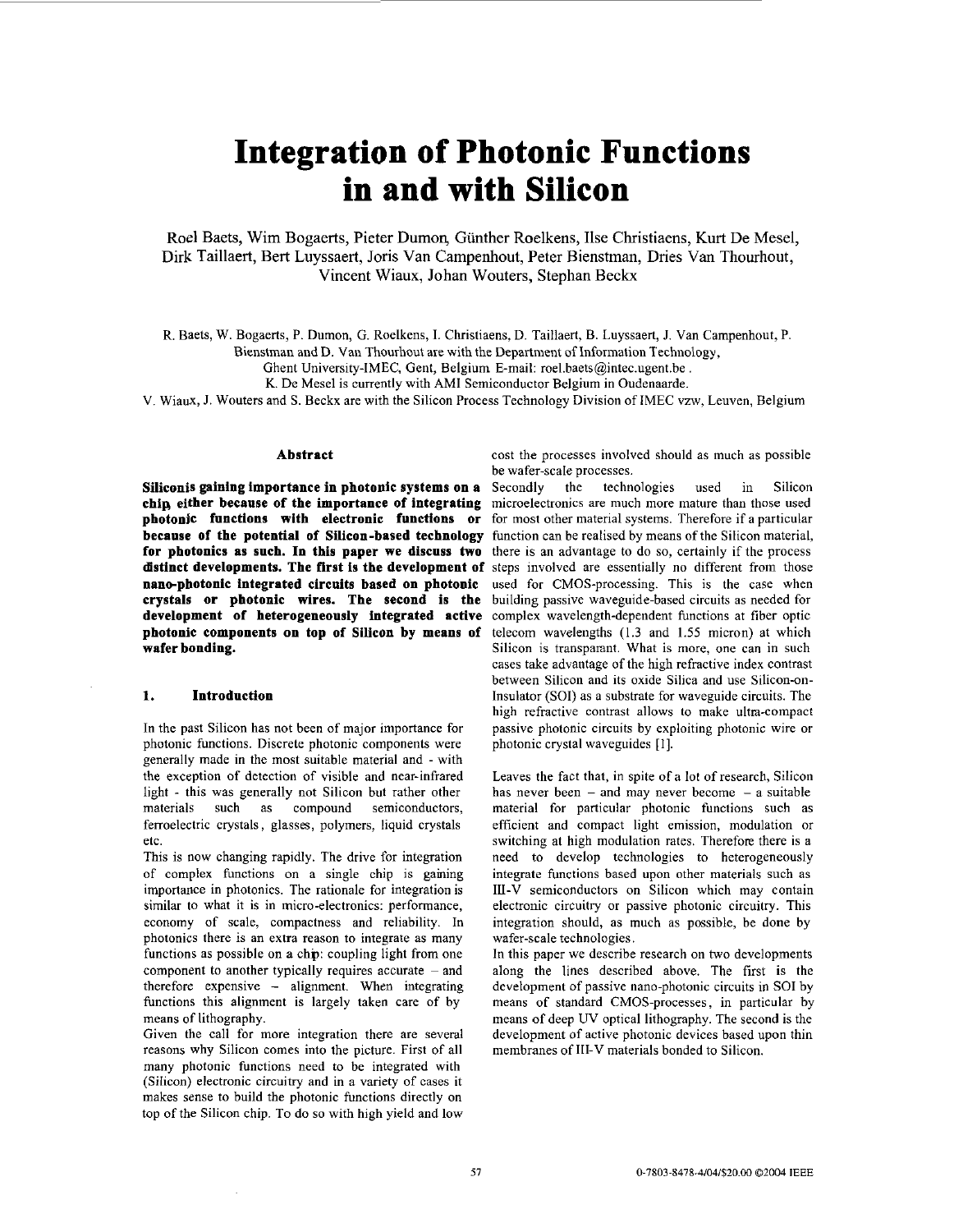# <span id="page-1-0"></span>**2.**

Current photonic integrated circuits (PIC), such as those made in glass, are fairly large. This is because the onchip optical waveguides typically have a low index contrast, and therefore the light is weakly confined in the large waveguide core (core diameter  $\gg$   $\mu$ m). As a result, waveguides need a large bend radius, consuming valuable chip area only for interconnects. This is one of the rcasons current PICs integrate only a small number of components onto a single chip, which is often many  $cm<sup>2</sup>$ in size.

Nanophotonic waveguides confine light into a submicron core area by using a very high refractive index contrast. So-called *phofonic wires* are scaled-down versions of the conventional waveguides, with a much smaller core area and a higher refractive index contrast. Just as their large counterparts, they guide light by total internal reflection. Alternatively, one can use photonic crystals [2]. These are periodic structures with a high index contrast. **An**  example, consisting of air holes etched into a Silicon layer, is illustrated in the left part of figure 2. Because of their wavelength-scale periodicity, photonic crystals can have a photonic band gap, i.e. a wavelength region where no light can penetrate the crystal. **A** defect in such a photonic crystal, made by changing or removing a row of holes, can sustain a guided mode in the photonic crystal. Light in the photonic hand gap is hound to the waveguide defect because it is not allowed to propagate through the areas of photonic crystal on both sides of the waveguide. In the structure in the left part of figure 2, called a photonic crystal slab waveguide, light is guided in-plane **by** the photonic crystal, and in the vertical direction by total internal reflection.



Fig. 1. The fabrication process based on CMOS Technology

Silicon-on-Insulator (SOI) is an ideal material for nanophotonic waveguides operating in the spectral hand for which Silicon is transparant. The top Silicon layer, in our case 220nm thick, has a refractive index of **3.45.** The layer below is Silica  $(SiO<sub>2</sub>)$  with an index of 1.45. If sufficiently thick, this buffer layer optically isolates the top layer from the Silicon substrate. This makes it

**Passive (nano)photonic circuits in SOI** possible to make nanophotonic waveguides in SOI by etching only the top layer.

> While most research work on nanophotonic waveguides - both in SOI and in other material systems - has been based on e-beam lithography, we have explored and demonstrated that with 248nm deep UV lithography we can define the small features needed for nanophotonic waveguides **[l], [3].**

> The fabrication process is illustrated in figure 1. First, the wafer is coated with photosensitive resist and an antireflective coating, after which it is illuminated by the deep UV stepper with designs on a mask. After development, the resist is exposed to an optional plasma treatment, after which it is used as a mask for the Silicon etch. The process is described in more detail in [ **11.**



**Fig. 2. A** WI photonic crystal waveguide and a photonic wire based racetrack resonator in Silicon-on-insulator.

We fabricated components based on both photonic wires and photonic crystal waveguides with deep UV lithography, as illustrated in fig. *2* These components were characterised using an end-fire technique. Light from a tunable laser source is coupled in a broad ridge waveguide in SO1 using a lensed fibre. The broad ridge waveguide is then tapered down to a nanophotonic waveguide, either a photonic wire or a photonic crystal. The transmitted light is led out again through a taper and a broad ridge waveguide and collected by an objective onto a power detector. This way, we can measure the transmission of the component as a function of wavelength.



Fig.3. Propagation losses for photonic wires **as** a fimction of waveguide width

In order to measure the propagation losses, photonic wires and photonic crystal waveguides of various length were put on the mask. For photonic wires, we measured propagation losses as low as 2.4dB/cm, for wires that are still single-mode [4]. These loss values are comparable with the best loss values obtained on similar waveguides

المناصب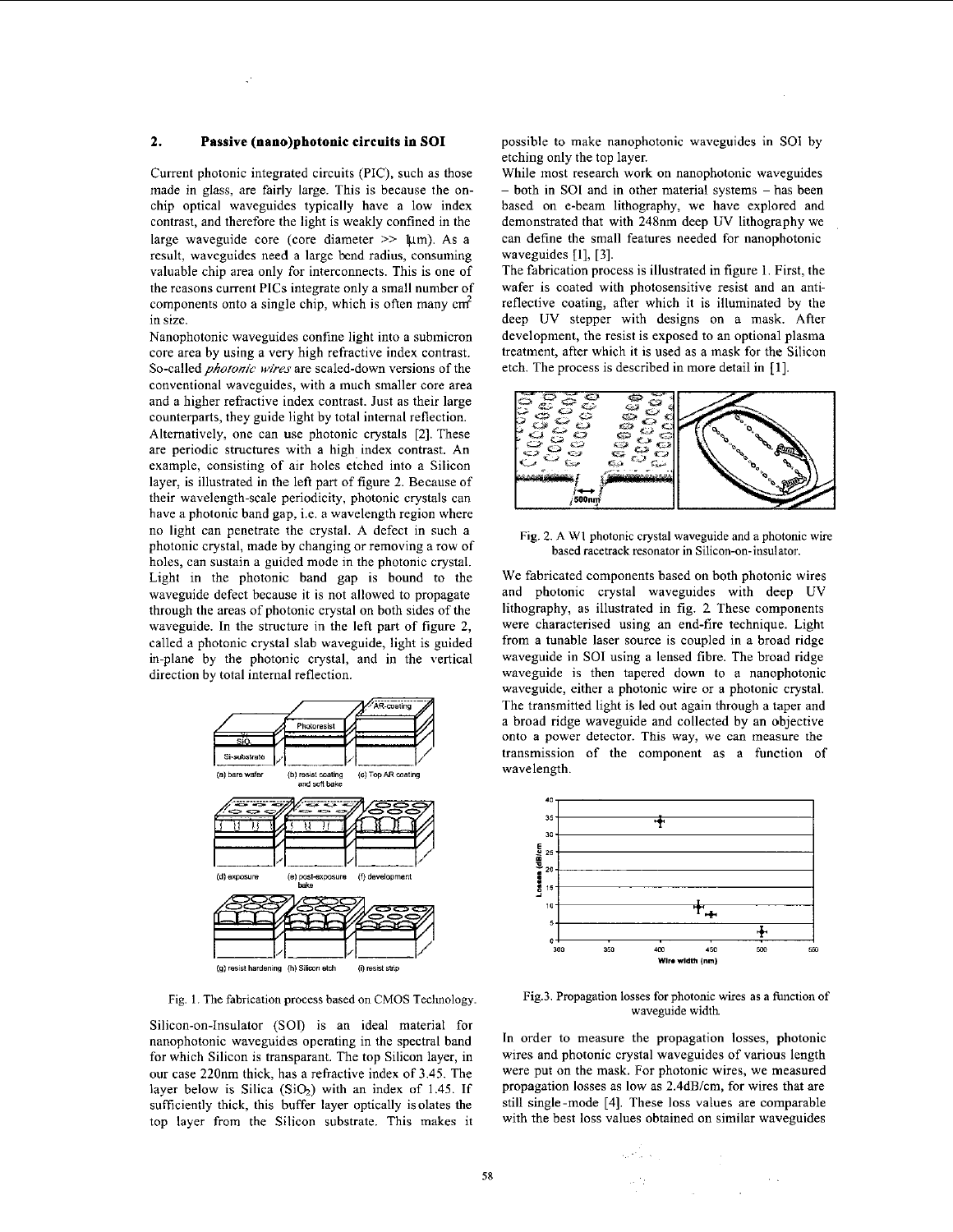defined by eheam lithography **[SI.** When the wires get narrower, the effect of sidewall roughness increases the losses, as illustrated in figure *3.* With propagation losses this low, nanophotonic interconnects of several cm become realistic, allowing to integrate a large number of components onto a nanophotonic **IC.** 

We also made ring and racetrack resonators based on photonic wires. A racetrack resonator, as illustrated in the right part of figure 2, couples light from the input waveguide to the drop waveguide only for the resonating wavelengths, i.e when the wavelength in the material fits an integer number of times in the circumference of the ring. In the other cases, light just continues its way along the input waveguide **[7].** 



Fig. 4. Transmission spectrum of the racetrack resonator of [figure](#page-1-0) 2. Top: pass port, Bottom: drop port.

Ring resonators can he used as wavelength selective filters. For a resonator of a certain size, the selectivity is mainly determined by the coupling efficiency between the waveguide and the ring and the losses in the ring. This is expressed in the quality factor. For wavelengthselective applications, Q's of several thousands are required. Figure **4** shows the transmission spectrum of the drop and pass port of the racetrack resonator illustrated in the right part of [figure 2.](#page-1-0) The drop port has a strong wavelength selectivity, with a Q of over 3000. With a similar ring resonator, which has a shorter coupling section, we have already attained a Q of 8000 **~41.** 

For single-mode photonic crystal waveguides, in particular W1 waveguides (waveguides consisting of a line defect in the photonic crystal where a single row of holes is removed), we measured significant transmission through a *Immr* long waveguide. Fig. *5* shows the transmission losses of aW1 photonic crystal waveguide with a lattice pitch  $a = 500nm$  and a hole diameter of *320nm.* These. results are obtained by measuring the transmission through waveguides of various length, after filtering out the oscillations due to the multiple cavities formed by the facets and the interfaces between the photonic wires and the photonic crystal waveguides. Around *1525nm,* the odd mode is guided and has a propagation **loss** as low as *ZSdBlmm.* These results are among the hest reported for photonic crystal waveguides made by optical lithography, but are still considerably worse than the best results from e-heam lithography,

where values down to 1.5 dB/mm have recently been obtained for similar SO1 photonic crystal waveguides [51-[61.



Fig. 5. Propagation losses of a W1 photonic crystal waveguide. The lattice has a pitch of *5OOnm* and the holes a diameter of *320nm.* 

### **3. Active 111-V photonic devices on Silicon**

A variety of approaches is being studied that combine active photonic functions and Silicon-based functions either electronic orphotonic - into a single chip.

A first approach is so-called monolithic integration where all functionality is combined on one chip, using a single substrate. For example one may fabricate **the**  optoelectronic devices directly into Silicon. Light detection with CMOS is feasible, but only for a limited spectral range  $(-400nm)$  to  $-1000nm$ ). Light generation from Silicon is much more difficult, due to the indirect handgap of Silicon. Recently, very impressive improvements were reported, among others by using advanced Silicon nanocrystals . The main disadvantage remains the slow modulation speed and the relatively limited efficiency of light generation. **A** different approach towards monolithic integration is through the epitaxial growth of **111-V** semiconductor layers directly on the Silicon wafer. Unfortunately, in general there is a large lattice mismatch between Silicon and the **111-V**  semiconductors, leading to a serious degradation of the characteristics of the optoelectronic component. Currently attempts are being made to grow GaAs on Gesubstrates, which could incorporate both electronic and photonic devices [9]. However, this work is still in the ''basic research" phase and application will take many years from now. Furthermore, all monolithic approaches have the drawback of a limited fill factor and often the sub-components (electronic/photonic) have to be fabricated in non-optimised substrates.

Various hybrid integration technologies have also been developed. The standard approach for this type of integration is flip-chip mounting. This technique is used for industrial applications, such as focal plane arrays, or two-dimensional parallel optical interconnect modules, or in (non-optical) flip-chip ball grid array packages.

However, flip-chipping is not a wafer-scale technology: it requires hack-end processing, and a complex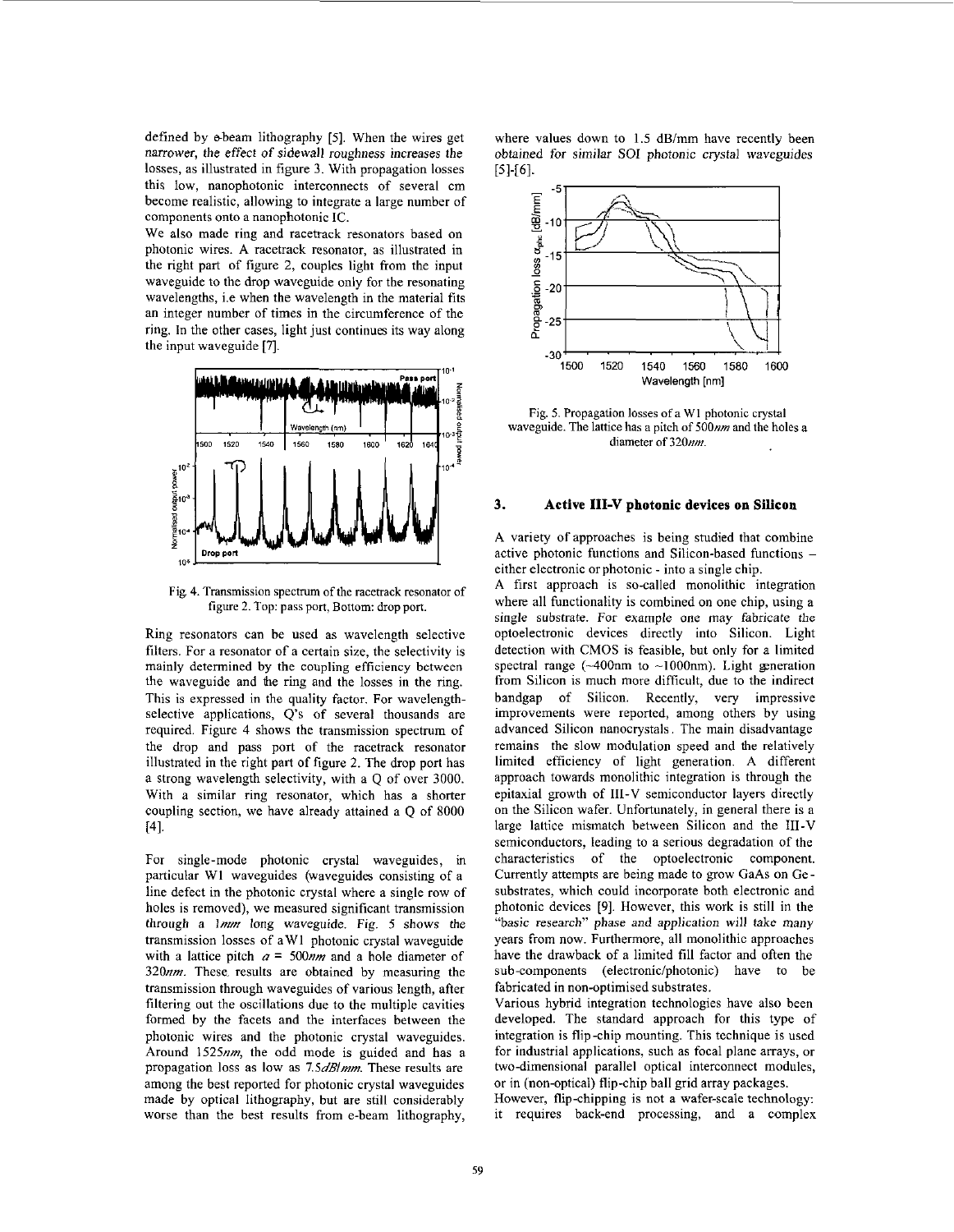processing scheme (deposition of wettable/non-wettable metal interfaces, deposition of the solder, positioning of the opto-component, underfilling, ...).

Therefore, various groups are working on heterogeneous integration approaches, where the optoelectronic component- or only its layer structure - is bonded on the Silicon host substrate. After substrate removal the optoelectronic component consists only of a thin membrane bonded to and interfacing to the Silicon wafer. Depending on the application there can be a need for electrical and/or thermal and/or optical interfacing to the underlying Silicon. The structuring of the opto-electronic components can be done prior to bonding or after substrate removal (or a combination of both).

**A** large variety of wafer bonding methods exists, each with their own benefits and disadvantages. Wafer bonding procedures can roughly be divided into two categories: direct and indirect bonding. Direct bonding means joining two very smooth and clean semiconductor interfaces without using intermediate layers. To ensure the formation of a strong bond the two wafer surfaces normally have to be annealed at a high temperature. Work is being done on low temperature direct bonding procedures though. The main disadvantages of the direct bonding process are the use of high temperature, the need for very flat surfaces, delicate and demanding process technology and the need for specialized equipment.

Indirect bonding covers a wide range of processes where an intermediate layer of some sort (polymers, spin-onglasses, metals, . . . ) is used to bond the two wafers.

While most papers in literature report on full wafer bonding (either directly or indirectly) there is also a strong rationale to **use** die to wafer bonding processes. The rationale is twofold. As the size of the available **111-**  V wafers (50-150mm) is smaller than that of industrial CMOS wafers (200-300mm) the full wafer bonding of 111-V wafers onto Silicon wafers is not industrially viable. Even if the size of the wafers is the same the population density of opto-electronic devices will typically be much lower than that of VLSI CMOS, which implies that full wafer bonding would result in high cost systems due to the inefficient use of **111-V** material.

Our work focuses on the indirect bonding of **111-V** dies using the polymer benzocyclobutene (BCB) as a bonding agent. The advantages of BCB bonding include excellent thermo -mechanical stability over time, no detectable outgassing at room temperature, low processing temperatures - lower than fusion bonding - and a fairly simple processing scheme that only requires basic cleanroom equipment. BCB is also a low-k dielectric which is chemically inert and resistant to chemical etching. It allows to bond different materials, structured wafers, full wafer bonding and die to wafer bonding. While die to wafer bonding using direct bonding technology can be problematic for small dies due to edge effects, in our opinion this is not the case using an adhesive like BCB.

A problem with the use of BCB is its very low thermal conductivity. This can be an advantage for thermo -optic tuning or modulation but more often it is a problem if the heat generated in the active opto-electronic devices needs to be sunk to the Silicon chip. This calls for proper thermal design. As an example one can use the metal vias needed to connect the opto-electronic component to metal tracks on the underlying Silicon also as thermal vias [IO].

In literature there are only very scarce reports of the use of BCB bonding for active opto-electronic components on Silicon **[ll].** In the remainder of this paper some of our experiments to develop BCB-bonded active optoelectronic components will be described. The details of the bonding technology as such will be reported elsewhere [IO].

Three kinds of devices have been fabricated using BCB wafer bonding: microring resonators, LEDs and lasers. We will discuss each of them in somewhat more detail.

## *A. Microring resonators*

Microring resonators consist of a circular waveguide and two straight waveguides which serve as input and output. The basic functionality is that of a wavelength filter. Microring resonators can be fabricated in two ways: laterally coupled and vertically coupled. In the horizontally coupled approach the straight waveguides are in the same plane as the ring waveguide, in the vertically coupled approach they are underneath the ring. In the latter approach wafer bonding is required. This allows to access both sides of the epitaxial layer and perform double-sided processing **[SI,** [12], [13]. The fabrication process is illustrated in Fig. 6.



Fig. 6 Fabrication sequence of a vertically coupled InP microring resonator

We start off (Fig. *6.)* with an epitaxial layer-structure containing two waveguide core layers and an etchstop layer. Next the straight bus waveguides are defined (Fig 6b). This whole structure is flipped upside down and bonded onto a transfer substrate (Silicon or GaAs so as to allow for easy cleavage of the research samples) with the polymer benzocyclobutene (BCB). The original InP substrate is removed by a combination of mechanical polishing and chemical selective wet etching to the etch stop layer (Fig. *6c).* This etch stop layer is also removed. The disk or ring resonator is then etched, the component is cleaved and AR-coated (Fig. *6d).*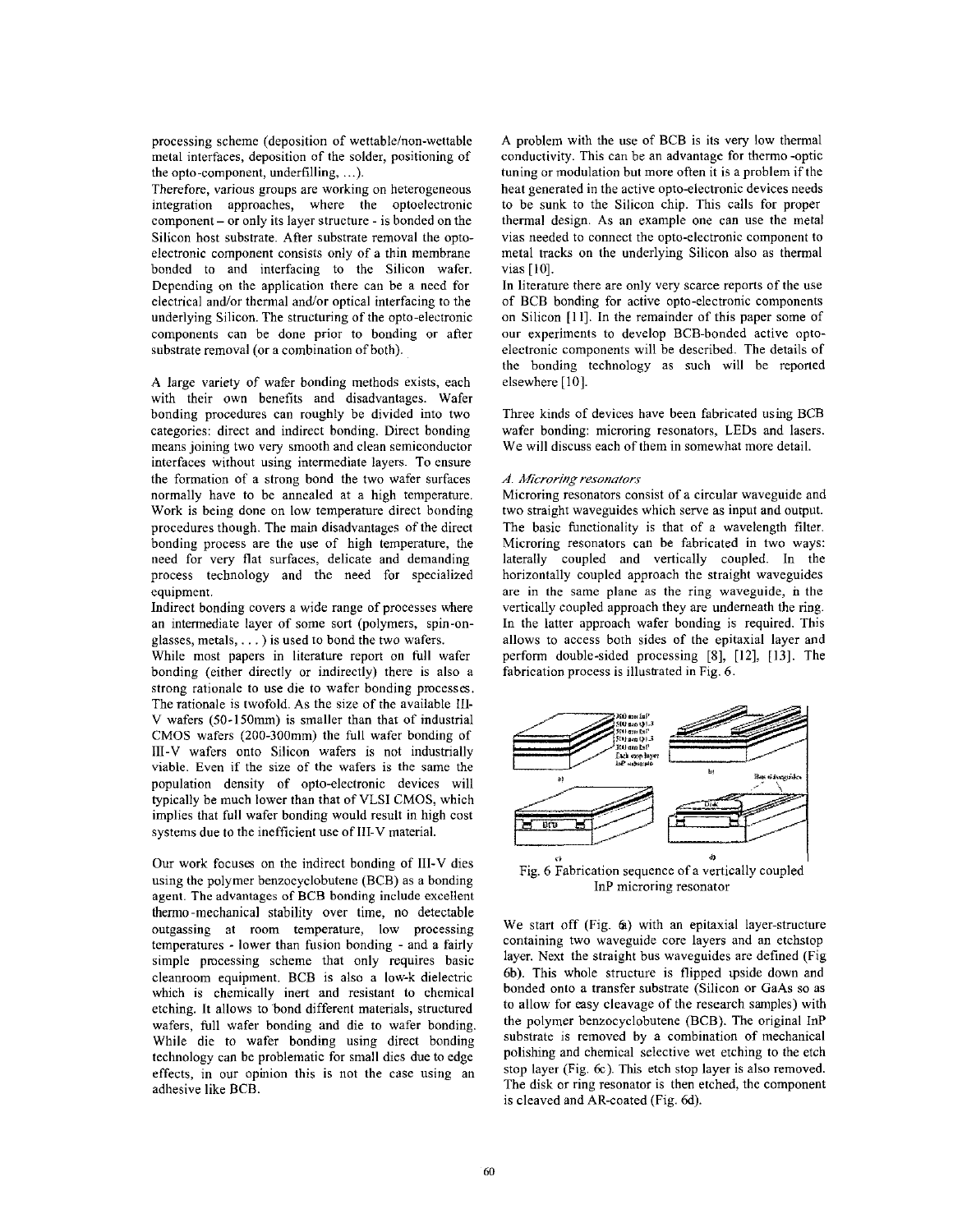Fig. **7** shows a typical measurement of the drop and pass port of a microring resonator. This particular microring resonator was a disk with a radius of 30 pm. The achieved Q-value was around 10000.



Fig. **7** Pass and drop-port transmission of the InP bonded microring resonator

deposited on one of the samples proved to be no problem either. Next the original InP substrate and the etch stop layer are removed (Fig %). In Fig. *8:* we can see how the active device is etched in the InP membrane. Then a polyimide layer is deposited through which contact openings are defined **and** contacts are deposited (Fig. 8d). The contacts in Fig. 8 are ring contacts to allow the LED to emit to the top.





Continuous wave operation was achieved for the bonded LEDs. This is illustrated in Fig. 9 which plots the measured optical power versus device current. LEDs with different sizes were measured showing the strong temperature dependence of the LEDs. Small area devices showed higher temperature sensitivity than large area devices due to the lower current density of the latter.

# *C Lasers*

Two sets of lasers were fabricated. The processing sequence of the first batch of lasers was similar to the one of the LEDs. The second batch of lasers had electrical contacts through the BCB-layer to metal pads on the underlying substrate. This is interesting from an integration point of view because the **111-V** component could be connected to underlying Si-circuitry. The added contacts could also serve as a thermal heat sink allowing



Fig. 9 Power-current relation for bonded LEDs of different diameter

The processing sequence starts by metallising both the InP-sample and the transfer substrate. Then they are bonded with BCB. Next the InP substrate is removed. Then stripes are etched by a combination of dry etching and selective wet etching. Polyimide **is** spun on the sample, openings are defined on top of the ridges and ncontacts are deposited and plated. The metal patterns are then used as a mask in the next etching step that removes the polyimide and the remaining 111-V semiconductor on both sides of the metal pattern. An opening is also defined next to the structure. This structure is then buried in a second polyimide layer and an opening is defined above the ridge, above the opening in the BCB and in the region where the pcontact is to be defined. Finally a metal bridging stmcture **is** defined that contacts the ridge metal with the Ti/Au layer on the transfer substrate and also the pcontact is defined. These contacts are then deposited and further plated. The fabricated structure can be seen on Fig. 10 which shows an **SEM** picture with indication of the different regions and contacts.



Fig. 10 SEM picture of bonded laser diode

Edge emitting lasers (length = 1mm, width =  $7.5 \mu m$ ) were demonstrated in pulsed regime with threshold current densities around 2.65 kA/cm which is about double the threshold current density of standard lasers that were processed on the same wafer.

To assess the quality md reliability of the BCB-wafer bonding we have performed damp-heat tests on the